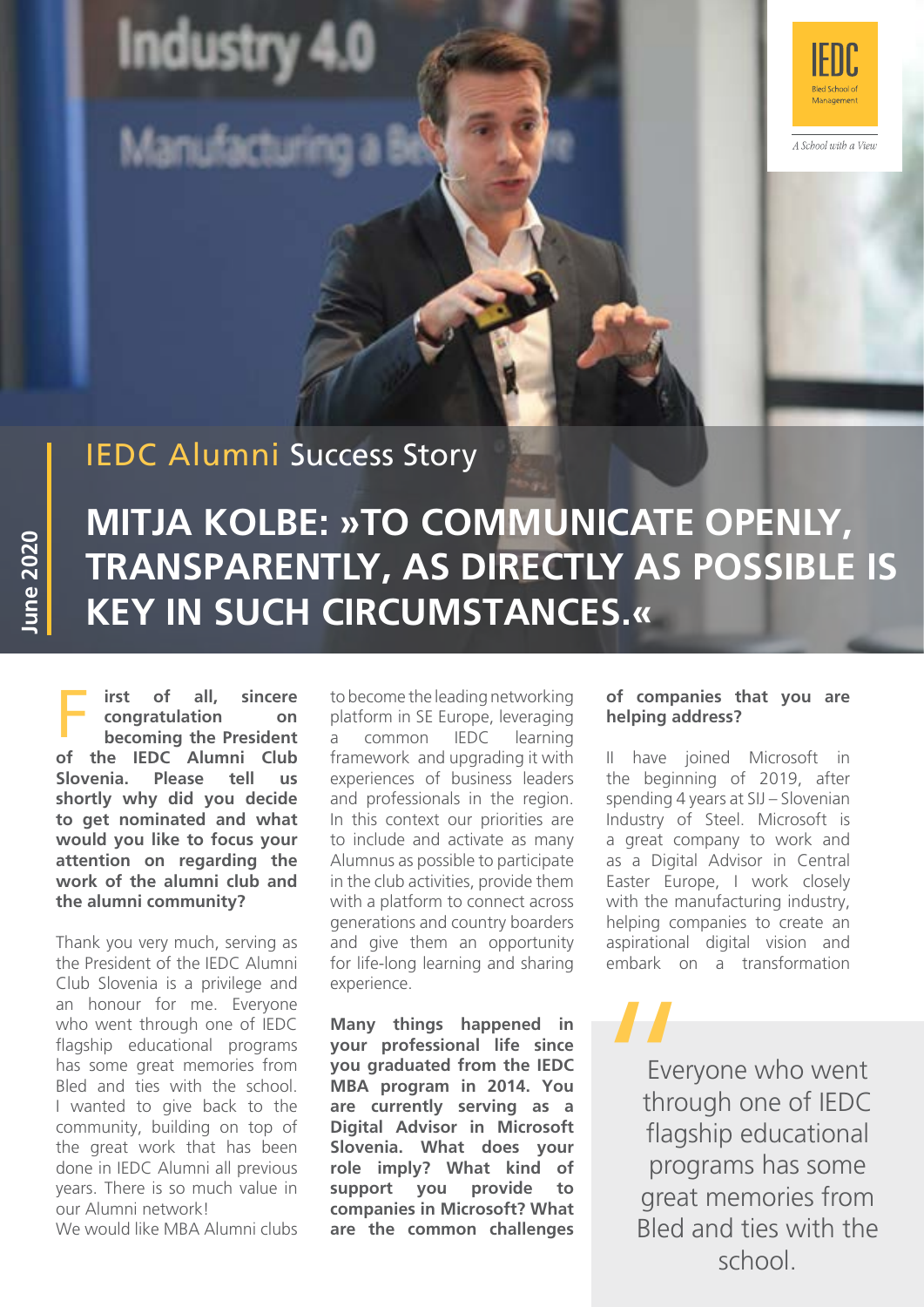journey. My focus is to drive innovation and business change, supporting executives with the planning and realization of key initiatives focused on the value created with digital technologies. In many cases I facilitate sessions with business and technology decision makers to ideate and prioritize scenarios that significantly improve their business by using the cloud, their data, and Artificial Intelligence. This spans across optimizing operations, engaging customers, empowering employees, and ultimately transforming product or services of an organization.

**All of us found ourselves at the moment in a very ambiguous situation because of the coronavirus pandemic. The economic repercussions are yet to be seen in all its magnitude in the upcoming months and probably years. How did your company deal with the crisis situation in Slovenia in particularly?**

We were very quick to adopt remote working as we were used to work remotely even before we were faced with recent challenges. In the initial response, a lot of organizations needed assistance in adopting to new ways of working. Microsoft provided tools and helped organizations to quickly enable remote working for their employees and to engage with their customers. In Slovenia

New circumstances have brought a lot of uncertainty among us. As it is difficult for people to accept it, leaders play a crucial role in helping overcome uncertainty. New<br>
New<br>
have k<br>
unce

we've organized free webinars and trainings on how to use tools that support online teaching and collaboration, specifically addressing schools and teachers in setting-up the new way of delivering classes. Moving from immediate responses , we are now helping companies reimagine their business and identify opportunities to reshape their industries.

to overcome the crisis. In any case what I believe is key in such circumstances is to communicate openly, transparently, as directly as possible, and regularly.

**It is probably hard to find anyone nowadays who does not know what videoconferencing tool is. This current crisis forced many companies accept a new reality - either embrace** 



**They say that any crisis situation brings out the best and the worst in people. When talking about business world, leaders become the focus of our attention. What would you say are the traits which are crucial for leaders in order to navigate such situations in the best possible way and keep their business afloat? What is the key to a successful communication in such circumstances?**

Leaders play a crucial role in helping to overcome uncertainty. We have seen different styles and approaches; some leaders have become more directive and adopted a command and control leadership style. Other leaders have taken extra measures to make their employees feel secure and provide them additional support

**new technologies, or "face extinction". Which companies, in your view, are the ones that usually lag behind in moving forward? What are the usual culprits and what**  are the "survival rates", in **your opinion?** 

There was a very strong acceleration in use of online meetings and video-conferencing tools in the last 3 months. In the first instance, organizations adopted those tools to handle internal meetings and for remote collaboration. It quickly turned out that also their customers and suppliers were using similar tools, so now a lot of people realized some business activities could be easily done remotely without major compromises in quality. Microsoft helped many companies on that journey so they were not lagging behind and have accelerated adoption of modern workplace tools.